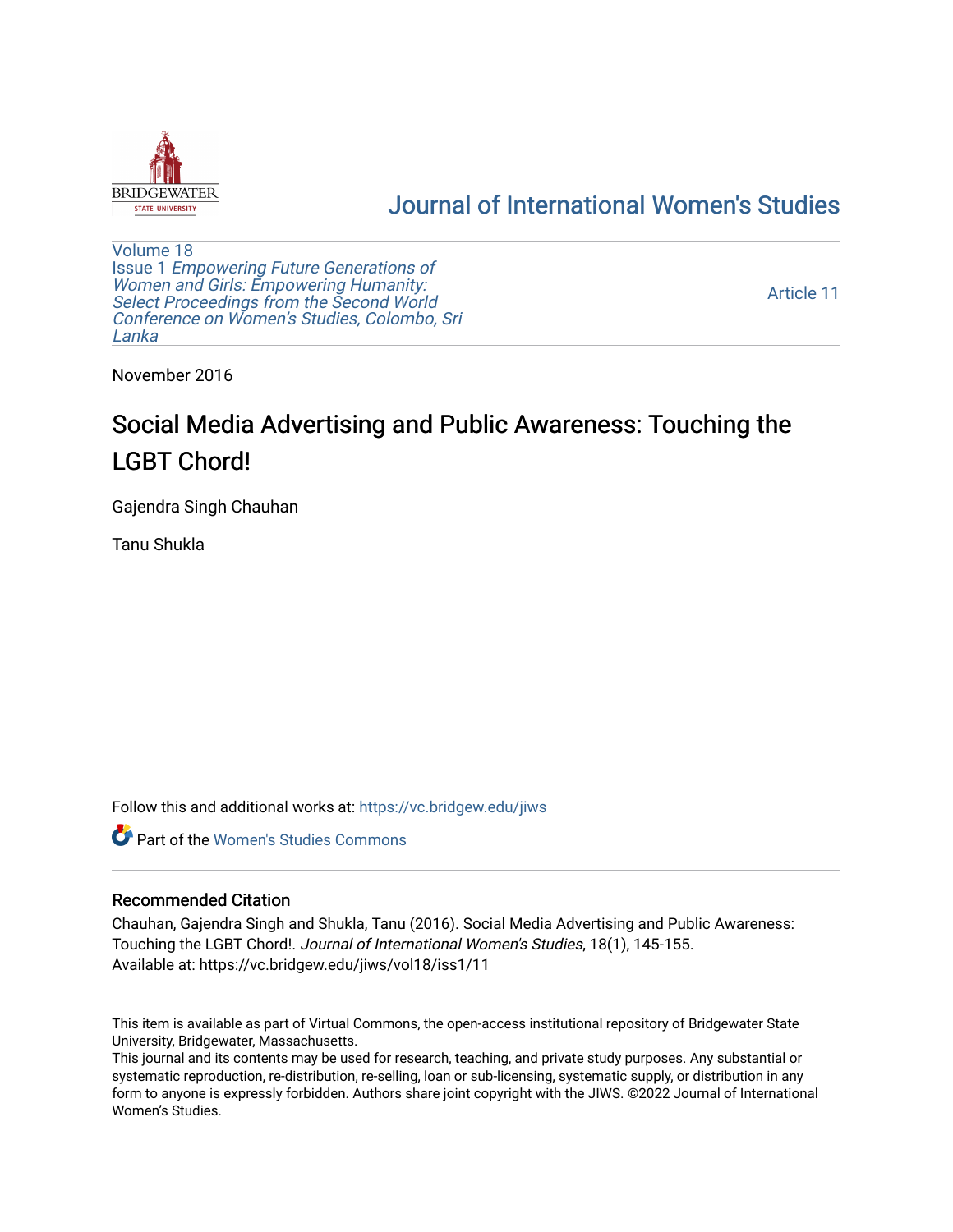#### Chauhan and Shukla: Social Media Advertising and Public Awareness

This journal and its contents may be used for research, teaching and private study purposes. Any substantial or systematic reproduction, re-distribution, re-selling, loan or sub-licensing, systematic supply or distribution in any form to anyone is expressly forbidden. ©2016 Journal of International Women's Studies.

#### **Social Media Advertising and Public Awareness: Touching the LGBT Chord!**

By G.S. Chauhan $^1$  $^1$  and Tanu Shukla<sup>[2](#page-1-1)</sup>

#### **Abstract**

l

Advertising is a form of persuasive communication with an audience. It is a promotional tool that helps in selling new ideas, products, and services through print, electronic and digital media. Advertising as one of the most influential components of mass communication is also strongly associated with social issues. In recent times, social media has acquired massive influence, providing an attractive and universal platform to every domain of businesses. Social Media has become an instrument to accelerate the process of change where it promotes social awareness and advertising in the society. As advertising mirrors the society, it strongly captures the changing social mores and reflects them through various media. Currently, we see social issues like pollution, corruption, feticide, single parenting, and LGBT equality reverberate in social media. Under the existing circumstances, communicating social messages through advertising makes the brand more purposeful, memorable and emotional for consumers. This study examines the effects of social media on consumers with respect to an advertising campaign by Myntra, one of the India's leading e-commerce fashion platforms. The advertising touched the LGBT chord, emphasizing how the modern Indian woman can voice herself, create her identity and have her own space in the society. The digital campaign titled 'Bold Is Beautiful' was launched to promote Myntra's apparel brand Anouk with three woman-centric issues around which the society is not very comfortable- homosexuality, single-parenting and the joy of staying single. This article focuses on research around an advertisement highlighting homosexuality, titled 'the visit'. According to the survey, the brands perceive making such advertisements a necessary step towards maintaining a healthy public image. A survey was distributed to management students of a premier educational institution, pursuing their Masters of Business Administration (MBA). The results indicated that a majority agreed that if these issues were addressed more openly, then it would create a sense of boldness and power among the LGBT community. They believe that advertisements portraying social issues should expand beyond typical advertisements of products to promote social change in the mindset of society towards these issues, in order to eradicate narrow-minded thought processes. The advertisements contribute toward achieving freedom of sexuality in society.

*Keywords***:** LGBT rights, advertisements, social media, India

1

<span id="page-1-0"></span><sup>1</sup> Gajendra Singh Chauhan is an Associate Professor and Head of the department of Humanities and Social Sciences in BITS Pilani, India. He specializes in Communication and Media Studies and research in the area of applied linguistics, advertising communication, and media writing with a focus on linguistics of advertising in India. He regularly conducts training programmes on professional communication and HR topics (media related) for faculty members and business executives across India. Email: <u>gsc@pilani.bits-pilani.ac.in</u><br><sup>2</sup> Tanu Shukla is an Assistant Professor of Psychology in BITS Pilani and did her doctoral work from a think tank &

<span id="page-1-1"></span>an apex body of Ministry of Human Resource Development, National University of Educational Planning and Administration, New Delhi. She works in these areas- Applied Social Psychology, Research Methods, Higher Education, Policy Studies, Gender Studies and Organizational Behaviour. She is currently pursuing research in the area of women in medical sciences and professional ethics in higher education. Email:tanushukla8@gmail.com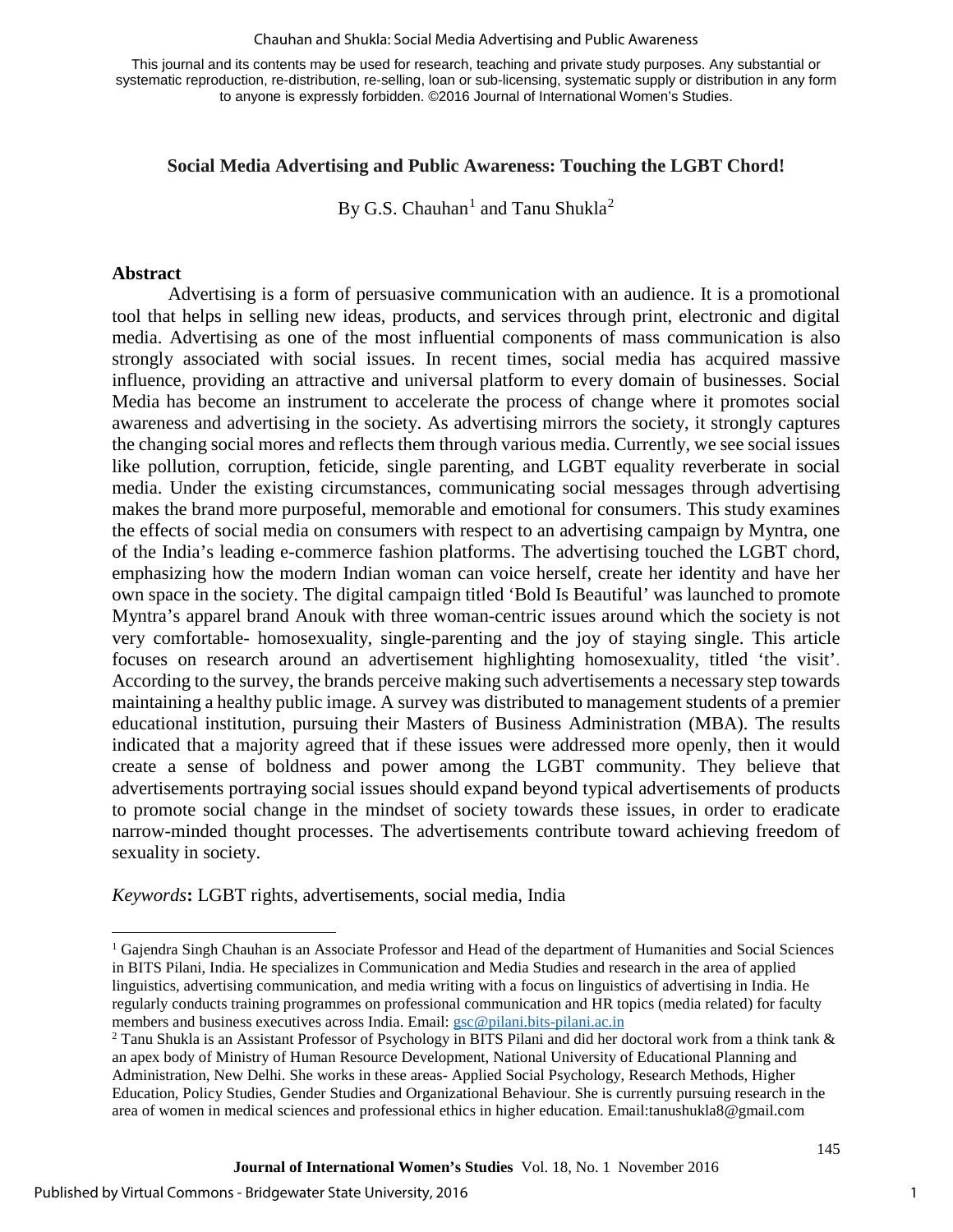#### **Introduction**

#### *LGBT rights and the contemporary situation in India*

Lesbian, gay, bisexual and transgender people face ample problems in India which are not faced by non-LGBT people. They are looked down upon by other people. Sexual activity between two people of the same sex is considered illegal and punishable by law in our country. According to Section 377 of the Indian Penal Code, homosexual intercourse is a criminal offense. Indian youth is following the West in public proclamations of their sexuality. This is creating ideological conflicts in the society because homosexuality is still an extremely tabooed discussion to have in India. Recognizing transgendered individuals as a third gender is possibly the first step taken towards eradication of this taboo, however, little progress has been made in this regard. Many in India consider homosexuality to be contrary to Indian culture and do not want decriminalization of Section 377 and consider homosexuality is against science and nature. It is viewed as a bad addiction and such group of people in India makes an attempt to cure it through medicine and yoga, assuming that if relationships between homosexuals are allowed in our country then it would lead to an increase in the number of people suffering from HIV/AIDS. On the other hand, several NGOs such as the NAZ Foundation are fighting for the rights of LGBT people. In December 2015, a bill was introduced in Parliament for the decriminalization of Section 377, but it was rejected. In April 2015, a bill was passed in the Council of State guaranteeing legal aid, pension, reservation in jobs and education for transgender people. The government intends to provide the same benefits to them which are enjoyed by the scheduled tribes and scheduled caste people. This research explores the effects and impact that advertisements have on the general community. Standing within the constraints of the current scenario, the paper discusses how advertisements drawn on the theme of LGBT rights is affecting the brand.

Advertisements are created to gain the attention of viewers to market their products. Advertisements popularize a product and attract consumers, be it shampoo, a website or a government policy. There are many social platforms which can be used for advertisements including Facebook, Twitter, and YouTube. Millions are spent each year on the advertisements. If the public likes the advertisement, then there are resulting sales. Advertisements may also reveal negative or a positive perspectives on an issue. If advertisements are used to convey social messages, then the messages will have a wide viewership. Brands such as Dove (beauty brand), Anouk (apparel brand) are examples of those that take on social messages for their viewers. These advertisements project a new point of view on a social issue along with advertising the product. They have proven to be a huge driving force for changing the thought process of people for the good. Sometimes advertisements share a popular take on an issue while at others they portray an unpopular position. However, most of the times it has garnered a positive response from the public. If these advertisements are given a bigger platform so that it can target a larger audience, then it will have a greater impact on the society.

### **LGBT rights and human rights**

There is an inequality between rights which non-LGBT people enjoy and the rights possessed by LGBT people. Non-LGBT people can adopt children, have an open social life and can pursue a career of their choice. LGBT individuals face difficulty in adoption because many are concerned with the moral values which they believe homosexuals would inculcate in children.

2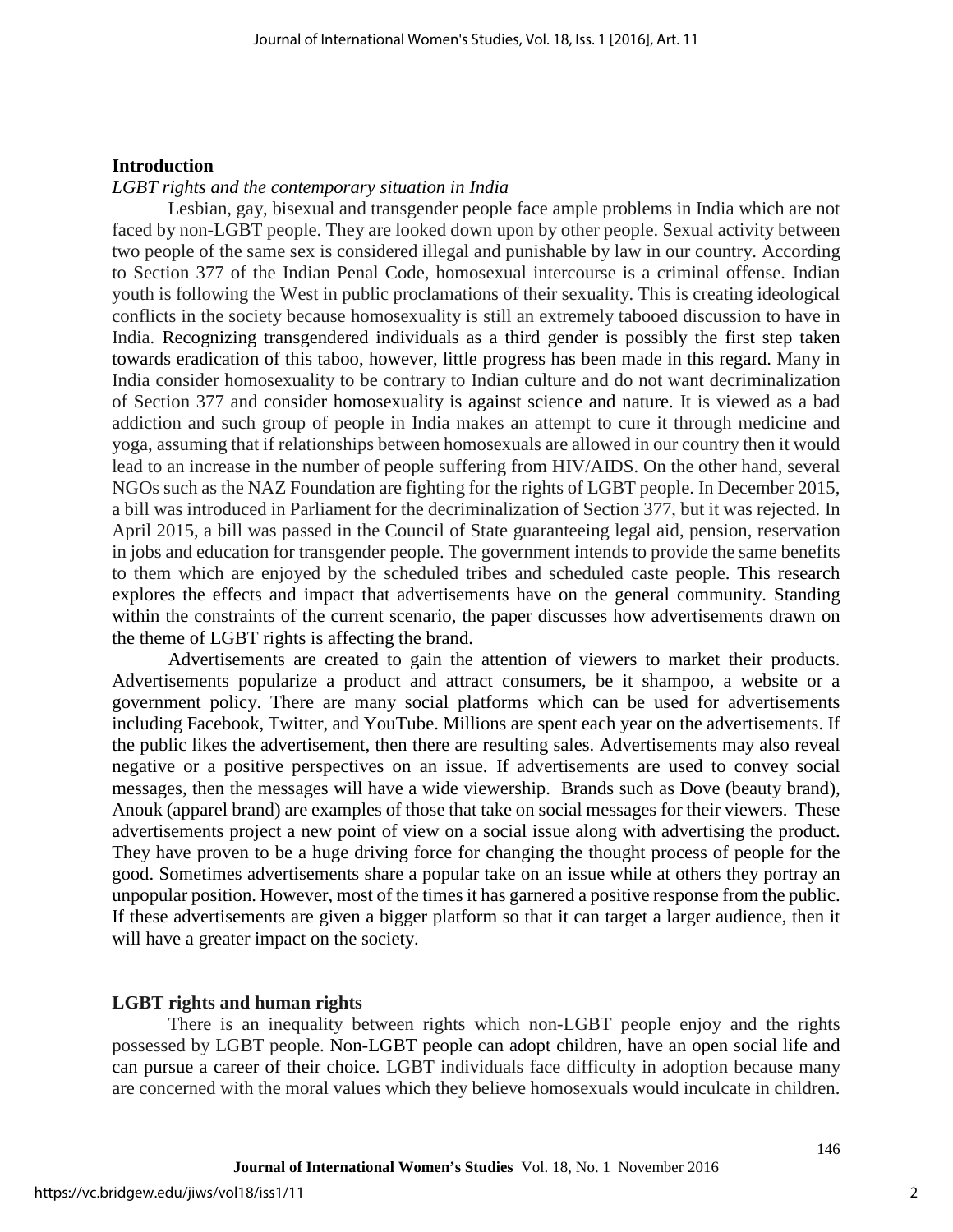LGBT people are ridiculed wherever they go. They are socially humiliated for their choice of partners. They also face problems while pursuing a career of their choice, since people claim that they do not want to be around homosexuals driving them to be closeted individuals who are socially unable to reveal their sexual orientations. They cannot marry the individuals of their choice in India. People consider them to be mentally ill and claim they choose this way of life. Nonetheless, changes are gradually being made in our country. People are acknowledging the rights of LGBT people slowly but it will still require a lot of time and effort for LGBT people to have the same rights which every human being is supposed to have in India and on the planet.

#### **Social Issues and Advertisements**

There are many social issues in our country which find media attention. Advertisers are very quick to realize the power of championing social issues through their brands and they ride the social wave to give the public some serious food for thought. Such ads address various burning social issues like 'Save the Girl Child', 'Lead India (a television initiative launched on India's 60th Independence Day by [The Times of India](https://en.wikipedia.org/wiki/The_Times_of_India) Group in search of a new bold leader for India)', 'Respect the National Anthem', 'Clean and Corruption Free India' to name a few. The motive behind these social advertising campaigns is to make people aware of their duties towards society and in return, create a favorable image as 'responsible' and 'genuine' brands for a lasting relationship with consumers. Single women, single parenting, LGBT issue are some of the issues raised recently through social media. Similarly, single parenting is also looked down upon. People don't think a single mother or a single father can raise a child well. Because there are so many brands in the marketplace selling similar products, advertisers weave social messages into their ads, such as gender equality, feminism, corruption, and racism. Besides projecting the brand distinctly into the minds of social media users, it also portrays itself as a strong and bold brand which augurs well especially with the younger generation who have a greater footprint on social media. Ads can affect the consciousness of their audience and have the potential to change the way they think about society. Comparatively, social ads are better liked and followed in India than humor and sexual appeal.

#### **About the study**

In India, media is instrumental in bringing about social awareness. Everything significant that happens around the country is broadcasted through media within minutes of its occurrence. This study was undertaken to analyze the effects of social media on consumer psychology. To do so, advertisements based on LGBT issues were chosen through. Anouk brand's *Bold is Beautiful- -The visit* was chosen in particular for analyzing the reaction of people towards the subject. It features a lesbian couple who are waiting for one of the young woman's parents to arrive for a visit. "The ad features two beautiful Indian young women, one more traditional with long hair applying make-up, the other with shorter hair wearing long pants, yet both are sexualized, highlighting the nature of the relationship. The couple is planning to tell the parents about their relationship [\(https://www.youtube.com/watch?v=Ef27m5ocK6Q\)](https://www.youtube.com/watch?v=Ef27m5ocK6Q). Once in a while, someone comes along and tries to challenge the established social norms in innovative ways. Anouk's campaign is an example of using bold social marketing while promoting its own brand which goes in sync with its tagline, 'Bold is beautiful. Today, advertising can make a difference only when advertising targets peoples' mindsets.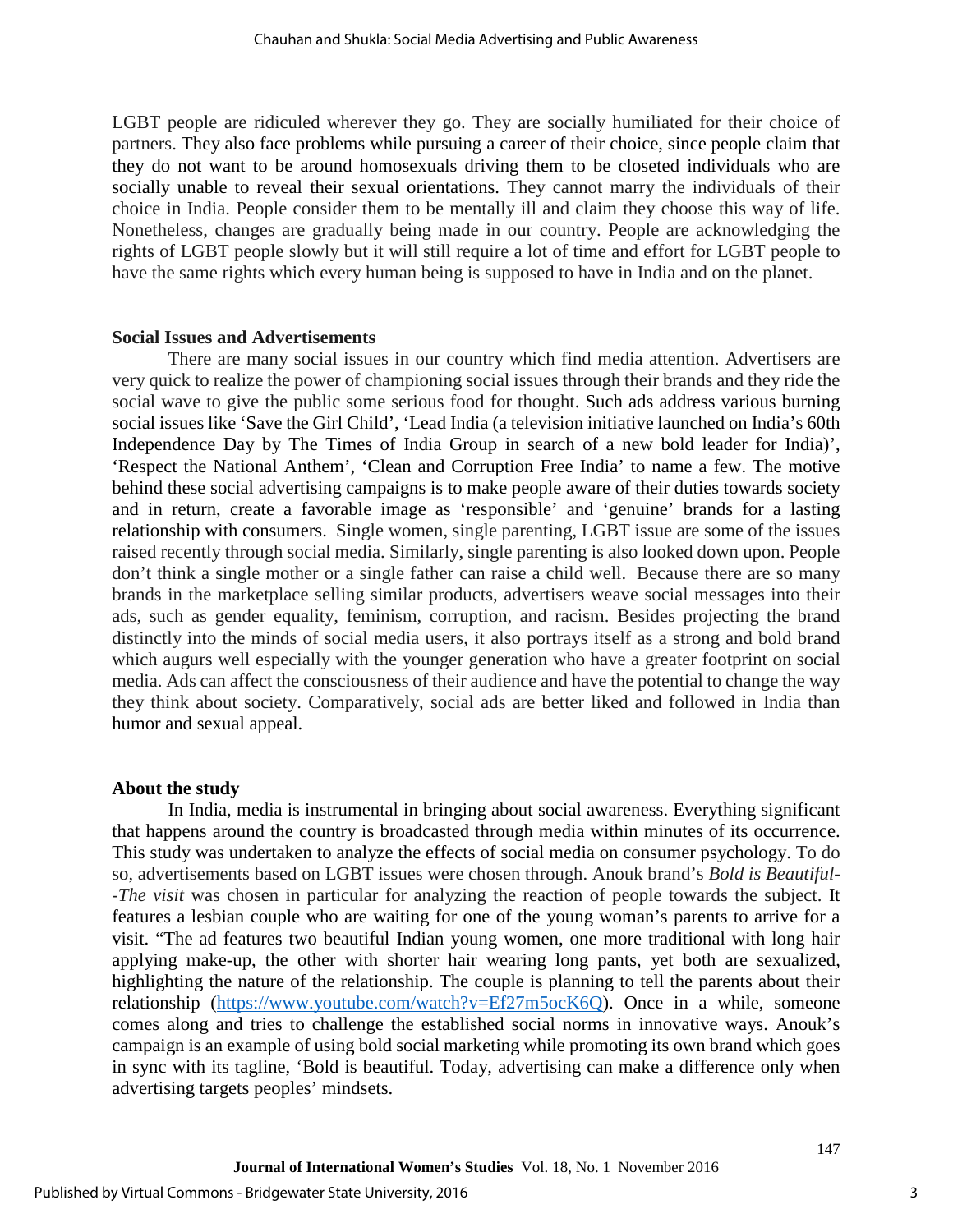The objectives of this article are as follows:

- To examine the effect of social media on consumers with respect to this specific LGBT advertisement, supportive of sexual rights;
- To analyze the effect of advertisements on the brand image of the product advertised;
- To study the effects of the advertisement on the revenue generated by the sale of the product advertised;
- To investigate the impact of social media on social advertisements such as "The Visit".

#### **Methodology**

In order to study the effects of social media on the consumer population, an online survey (in English) was conducted based on the advertising campaign by Myntra, one of the India's leading e-commerce fashion platforms, Anouk, titled 'The Visit' based on LGBT issues, and responses were recorded. A batch of sixty-three students in Business Administration (MBA) from one of the premier technical institutions in India were chosen through purposive sampling as the population, out of which a total of fifty-five students were considered as a sample in the study. Being students of General Management, they are exposed to the contemporary trends in the industry regarding advertisements and their impact, and are well-situated to judge its impact on the community. Belonging to an age group from twenty-two to twenty-six, they are likely to be from the more progressive and open-minded segment of the population and tend to have greater exposure to social media and thereby these kinds of ads. This study is confined to the students of the General Management stream and has a limitation of generalization to the wider population.

Questions in the survey were based on the dimensions as follows:

- Extent of awareness
- Social message
- Brand image
- Revenue generation
- Social media

#### **Analysis and Discussion**

Analysis was completed on the basis of dimensions settled for the study as follows:

### *Extent of awareness*

It is important to examine to what extent people were aware of the LGBT community and the recent escalation of the issues they face, leading to its salience a discussion topic. Toward this end, we asked the following questions:

- Whether people support the LGBT community or not?
- Whether such advertisements encourage discussion about the issue among their friend/family circles or not?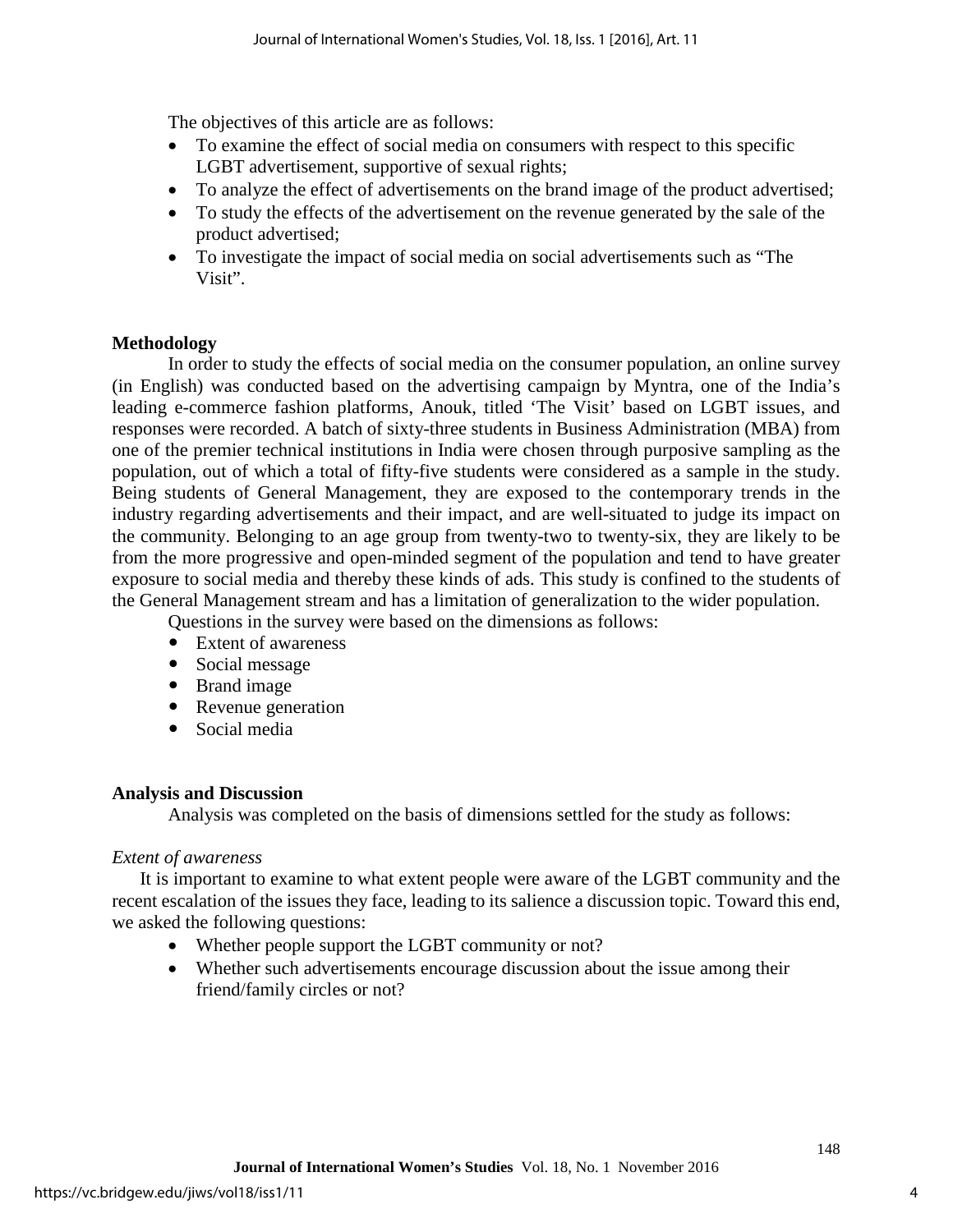**Figure 1: Perspectives on LGBT issues**



The majority of the people who took the survey supported the LGBT community. However, they had not come across such advertisements very often. They agreed that if advertisements like these were made then that would encourage discussion among their family and friends.

#### *Social message advertised*

One of the important objectives was to examine the effect of social media on consumer the population with respect to the LGBT advertisements. A series of questions were asked regarding the social message of the ad:

- Whether the advertisements' treatment of the issue reflects useful critical thinking on the issue or not?
- Whether such advertisements propagate stereotypical views on the issue or not?
- Whether the advertisement's popularity would help people address the issue more openly or not?
- Whether the use of such a serious issue as a marketing tool seems unethical at times or not?
- Whether these advertisements give a feeling of boldness/power and encourage viewers to fight for/ think about the issue or not?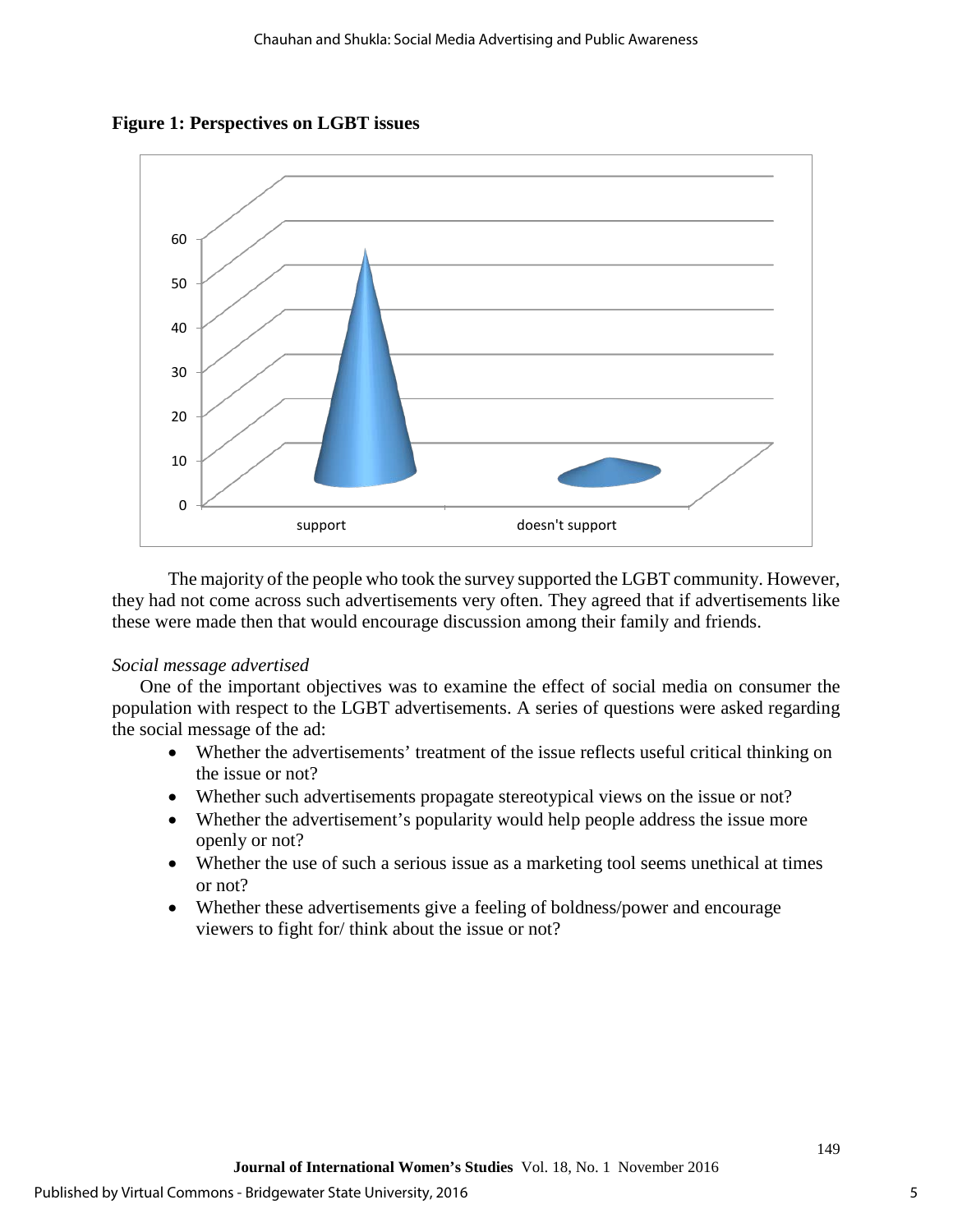The result of the objective is represented as follows:



**Figure 2: Social Acceptance of advertisement representing LGBT issues**

People agreed that the advertisement's treatment of the issue reflects valuable critical thinking on the issue. According to respondents, the way in which the issue was addressed by the producers projected a fresh take on the issue. They thought that some of the views conveyed in the ad were stereotypical in nature and sometimes they were not. They agreed that the popularity of the ad would help people address LGBT-related issues more openly and would also give people a feeling of boldness and power to come and fight for the LGBT rights openly. An article by Nettelhorst, Brannon & Jeter (2014) analyses the effect of the content of the advertisement on viewers; if the advertisement addresses a topic and showcases a point of view which is accepted, then people tend to like the product advertised and the advertisement too. The article, therefore, supports the conclusion that most of the people agreed with the message conveyed through the advertisement because their personal choices coincided with the view projected in the advertisement. Respondents claimed that these advertisements motivate people because they accept the point of view projected contained in the ad.

The study focused on the effects of advertisements on people and whether the message conveyed is acceptable to the viewers and whether or not it influences their thought process. In this regard, Mitchell (1986) analyzed the effect of advertisements, which contain good visual and verbal components, on the people and brand. If the message conveyed through the advertisement is clear, then it is easier for the public to understand the message and as a result has a positive influence on the brand image and the sale of the product of that brand. The result of the survey indicated that the effect of a positive point of view on a topic also results in a positive view of the brand, whereas if ads show a negative attitude towards a topic or approaches the topic in a way people do not approve of, then the brand is affected negatively. Hence, the study concludes that the content of an advertisement and the point of view depicted has a strong influence on that brand.

6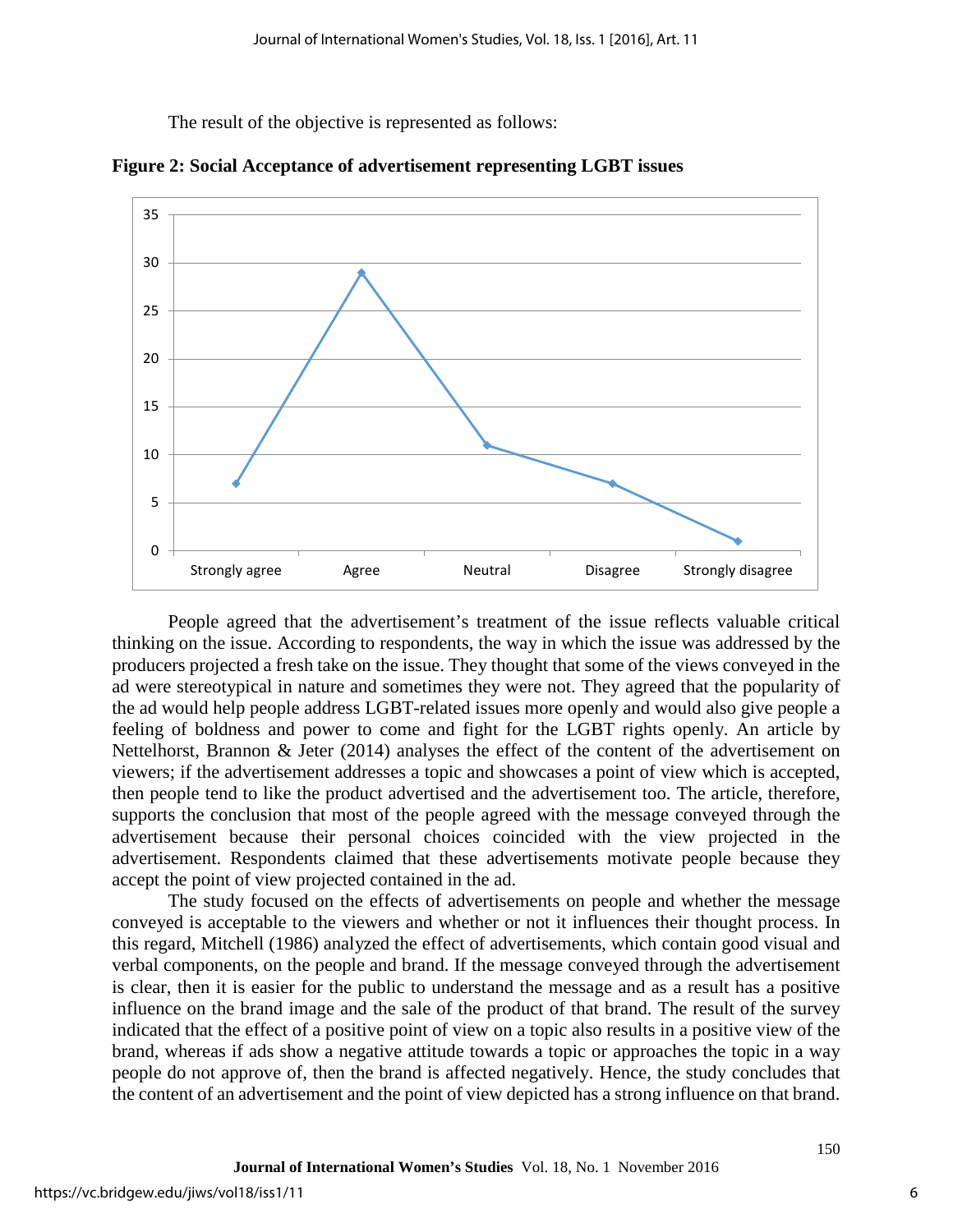#### *Effect on brand image*

As a social advertising campaign, "The Visit" promoted LGBT acceptance to enhance its reputation and distinguish it from its competition. The next objective was to analyze the effect of the advertisement on the social advertisement like LGBT.

Five questions under the objective brand image help in answering this objective. The questions asked were:

- Whether a series of advertisements based upon a single social issue create an association between the brand and the social issue in their mind or not?
- Whether these advertisements prove to be helpful to the organizations fighting for these issues or not?
- Whether brands perceive making such advertisements as a necessary step towards maintaining a healthy public image or not?
- Whether the cause is lost behind the brand image in such advertisements or not?
- Do you believe that if the advertisement shows an unpopular take on a social issue it creates a negative impression of the brand in your mind?

The result of the objective is discussed as follows:



#### **Figure 3: Effect on brand image by ad content**

Maintaining a healthy brand image is a very important step for a company. An association is formed in consumers' minds between the brand and the social issue, if the makers create a series of advertisements based on a single social issue. Whenever advertisements are created around the social issue selected, the ad ensures that the issue is not lost behind the brand advertised. If the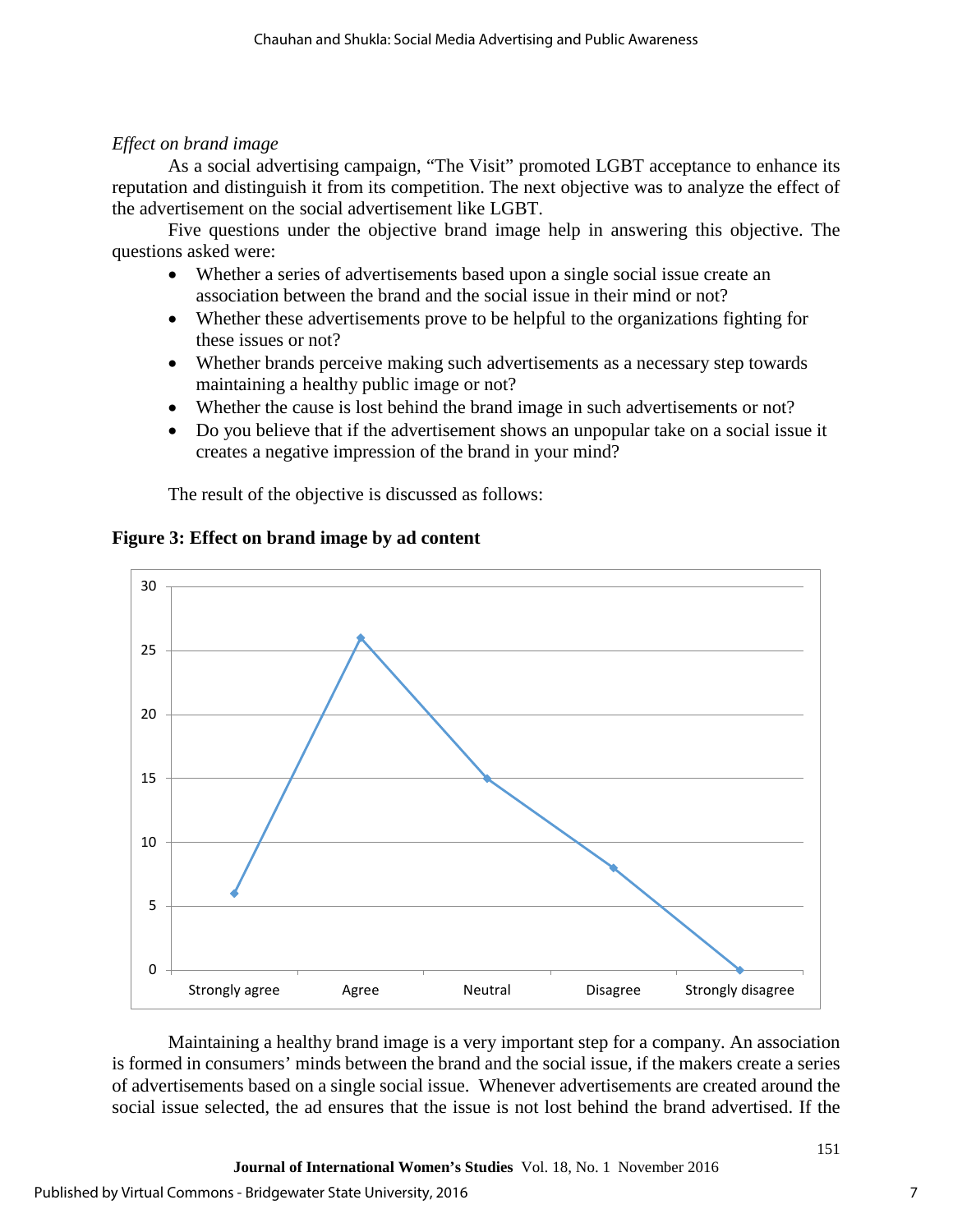advertisement shows a negative take on the issue and is not accepted by viewers, then that may affect the attitude of viewers themselves towards the brand. In some cases, people may even try to boycott the entire brand itself.

Creators of advertisements should always try to create advertisements keeping in mind the views of the public in general. The advertisement may also result in positive influence towards the brand image of the product if the viewers support the ad's take on the social issue. Sometimes if people like the advertisement, they link it to the brand in their mind and always prefer that brand over the others which also act as a major point in maintaining a healthy brand image. Mitchell (1986) supports this finding. In his study, he focuses on the effect of the content of the advertisement on the brand image.

#### *Effect on revenue generation*

The next objective was the effect of the advertisement on the revenue generated by the sale of the product advertised. The two questions regarding revenue generation were as follows:

- Whether the social issue tackled by the advertisement is positively associated with the brand's product or not?
- Whether the advertisements portraying social issues are more popular than the regular advertisements of the brand or not?



#### **Figure 4: Impact of content of the advertisement on revenue generation**

The brand image has a huge impact on revenue generation. If a positive brand image is maintained, then sales of the product advertised will increase along with revenue. It can also influence revenue generation negatively, if viewers are not pleased with the advertisement. In such a case, they may avoid the product leading to a drop in sales.

The advertisements portraying social issues gain popularity more easily than the regular advertisements of the brand if it is able to strike a chord with the targeted population. Thus, products advertised alongside some social issue also help in increasing the sales and hence contribute to revenue generation. Schivinski & Dabrowski (2016) support this result by showing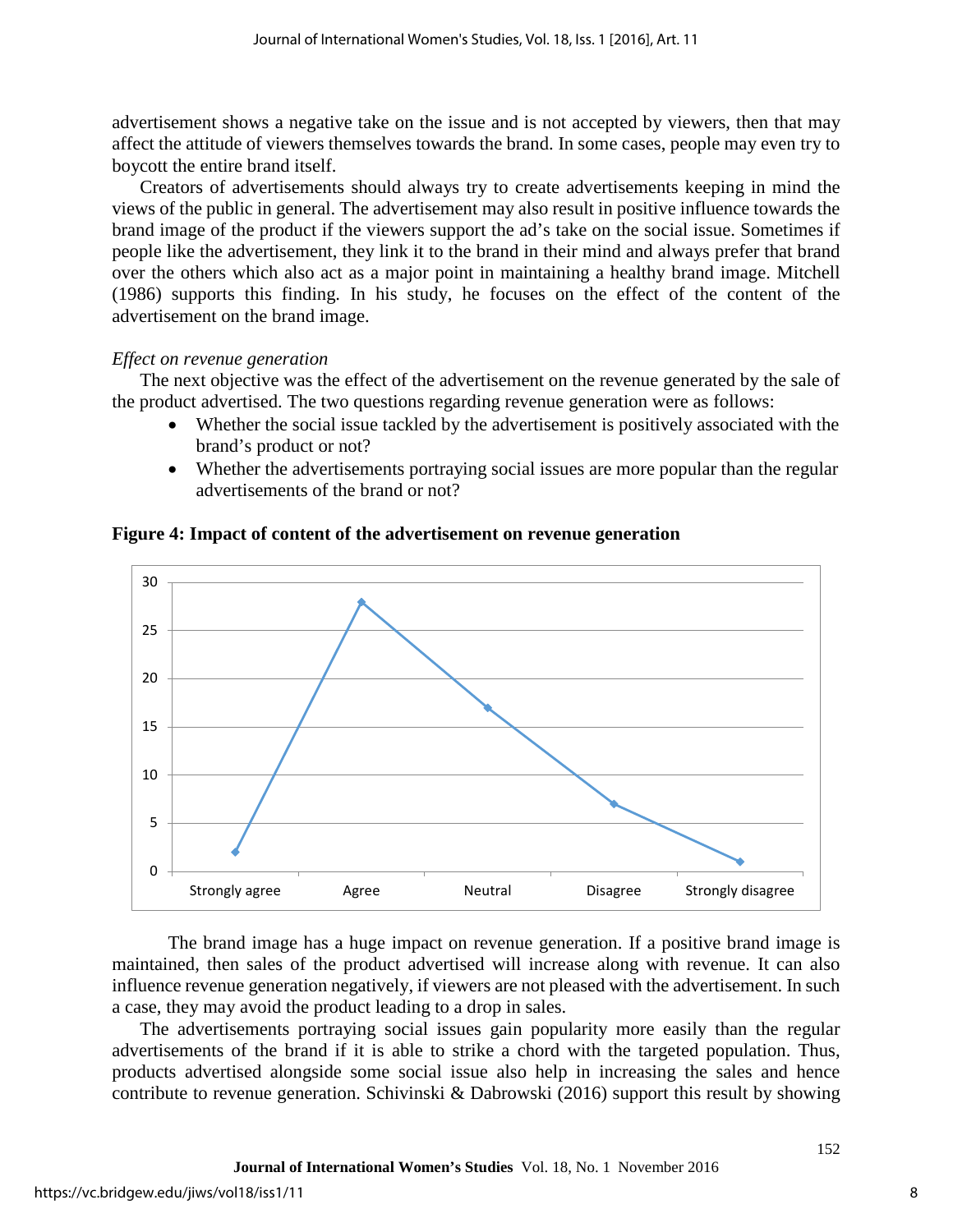that if there is a personal interaction between the user and the brand representative and if it has a positive impact on the sales of the product advertised, it also has a positive influence on the revenue generated.

#### **Influence of social media**

The final objective was to evaluate the effect of the social media platform on the advertisement. The two questions under the dimension social media are as follows:

- Whether the advertisers wish to connect to the larger community across the nation or not?
- Whether the Indian audience is comfortable having such message in mainstream media or not?



#### **Figure 5: Social media platform effect on the advertisement**

The results are as follows: if the advertisement is broadcasted on a bigger platform it would reach a larger number of people than if it is broadcasted on a medium which has a smaller number of viewers. The platform has a huge impact on the reach of the advertisement. However, some responses show that Indian viewers are still not comfortable in having advertisements based on these social issues to be there.

People still hesitate to discuss topics like LGBT issues openly without any hesitation. Gomillion & Giuliano (2011) examined the effect of media role models on lesbian, gay and bisexual people. The study conducted in the paper highlighted that if a popular person or a person whom people admire is gay or openly supports people who are gay then that instills a sense of pride and inspiration and motivates people to acknowledge their own sexuality. According to the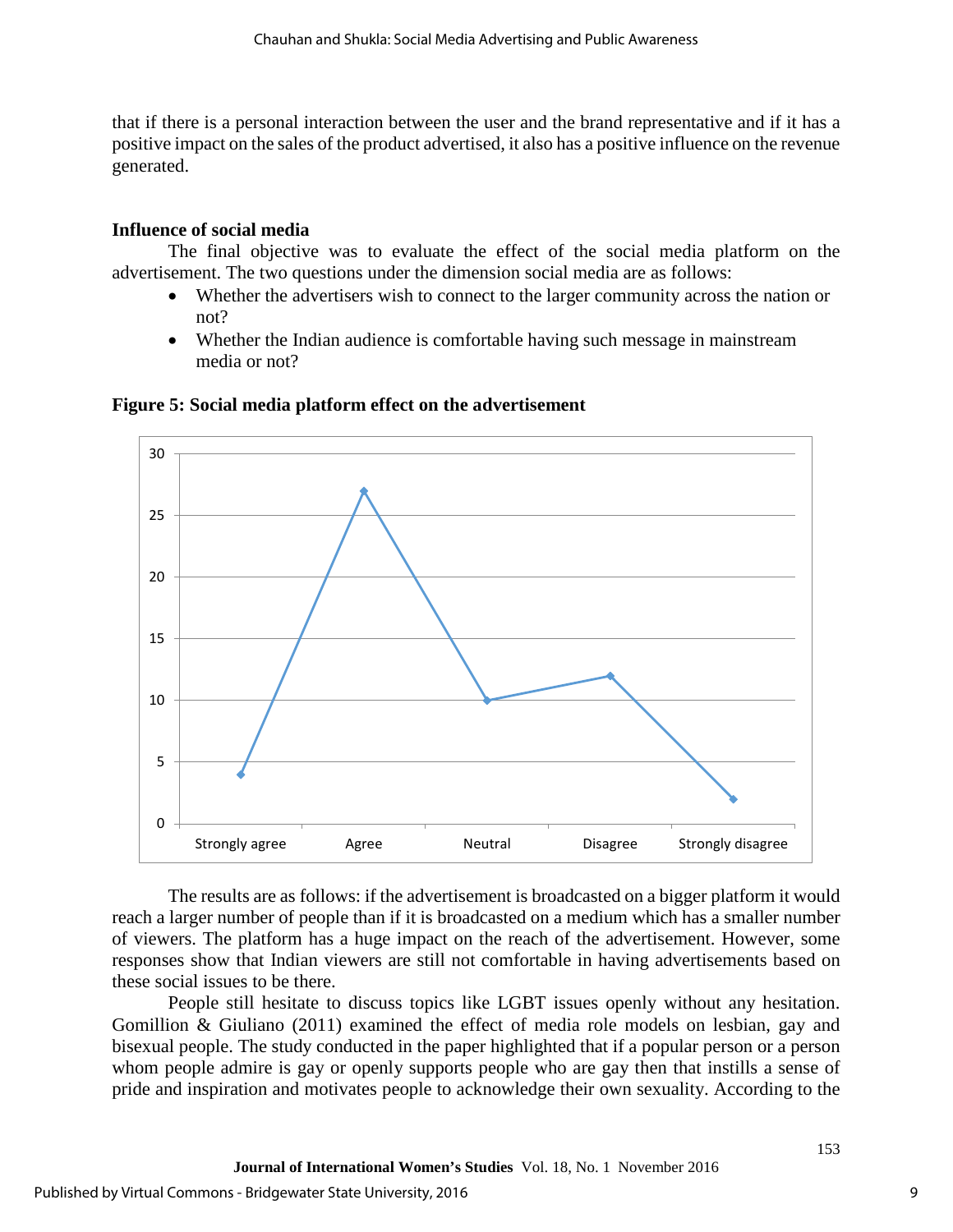results of the studies, this helps people with their own self-realization and motivates them to come out openly about their sexuality.

Though the advertisers wish to connect to the larger community, the people are still not ready to have such advertisements in mainstream media. Peitz & Valletti (2008) support this result. They discussed the difference in advertising in pay-tv and free-to-air and conclude that if viewers strongly dislike advertisements, the advertising intensity is greater under free-to-air television as it has a broader reach than pay-tv. An advertisement's campaign on such unconventional themes like sexuality may generate more visibility about the brands and help audience build sensitivity to such issues. Therefore, the content of advertisements is of massive importance and has a strong influence on that brand. Although not everyone is influenced by ads, studies reveal that women were relatively more influenced by the content of the advertisement than men. Schivinski & Dabrowski (2016) examined the effect of social media communication through a survey. They sought to identify if social media influences viewers when media personality in the advertisement is personally associated with the cause highlighted by the ad. The study found that this personal connection influences viewers' acceptance of the point of view presented by the advertisers. Moreover, positive affect may increase sales, whereas negative effect may decrease them.

#### **Conclusion**

According to the findings of our study, the majority of the students from the MBA community support the LGBT community and perceive that advertisements which are based on social messages help them address the issue more openly. They concur that the ad instills a sense of boldness and power and encourages them to accept their sexuality openly and lead a normal life with pride. They believe that advertisements portraying a social issue should be made more frequently than the regular advertisements of the product as these are more popular also it helps in changing the mindset of the society in general towards these issues.

Viewers create associations between products advertised and brands. If an advertisement portrays an unpopular perspective, then it affects the brand in the eyes of viewers and the sale of their products. Nonetheless, the study also shows that ads have the potential to change hearts and minds; thus, in order to have a greater impact, advertisements promoting various change messages should be given a broader platform to reach a large number of people to transform social ills. By bringing LGBT identity and equality into the limelight, this ad—and potentially others—help viewers to focus on a sensitive issue and work for the betterment of the society.